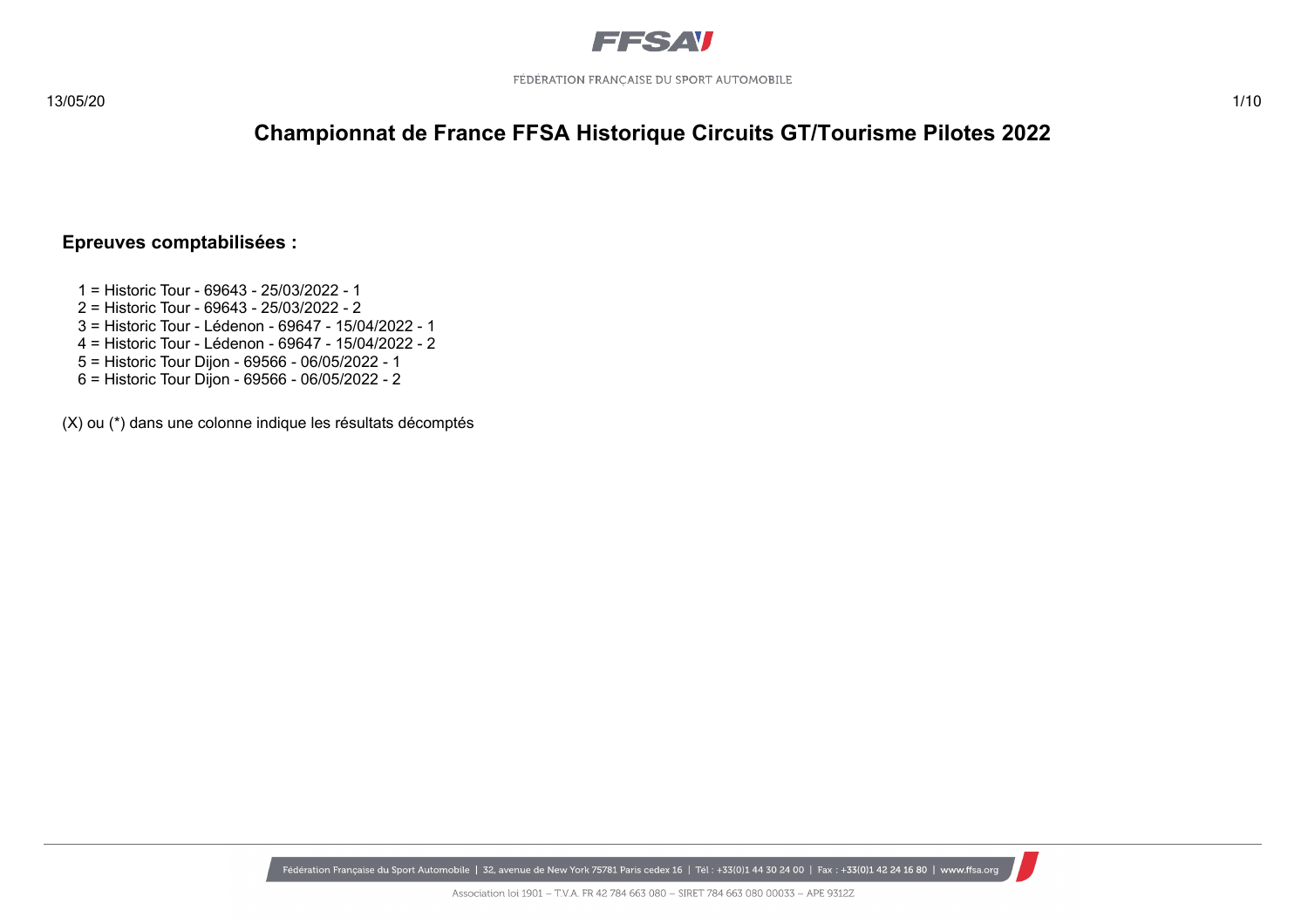

| Clt          | Licencié                     | Num lic | Asso |      | 2    | 3    | 4    | 5    | 6    |       | Total Plateau     |
|--------------|------------------------------|---------|------|------|------|------|------|------|------|-------|-------------------|
| $\mathbf{1}$ | <b>GANDINI PHILIPPE</b>      | 21701   | 1110 | 40,0 | 40,0 | 40,0 | 40,0 | 40,0 | 40,0 | 240,0 | Maxi 13           |
| 2            | <b>GRENET JULIEN</b>         | 74767   | 1446 | 40,0 | 40,0 | 40,0 | 40,0 | 35,0 | 40,0 | 235,0 | Saloon C.         |
| 3            | LEFEBVRE FABRICE             | 12412   | 0413 | 35,0 | 35,0 | 30,0 | 30,0 | 40,0 | 35,0 | 205,0 | Saloon C.         |
| 4            | <b>BELTRAMELLI JOSE</b>      | 172071  | 1428 | 40,0 | 40,0 | 40,0 | 1,0  | 40,0 | 40,0 | 201,0 | ASAVE 65          |
| 5            | <b>QUAGLIOZZI FRANCK</b>     | 87012   | 0414 | 40,0 | 40,0 | 20,0 | 20,0 | 40,0 | 40,0 | 200.0 | Y.T. GTI          |
| 6            | <b>DELHAYE ANTHONY</b>       | 50763   | 1411 | 40,0 | 40,0 | 26,0 | 30,0 | 26,0 | 35,0 | 197,0 | Lotus             |
| 7            | <b>DELANNOY PATRICK</b>      | 74997   | 1428 | 40,0 | 20,0 | 40,0 | 30,0 | 30,0 | 30,0 | 190.0 | <b>GT Classic</b> |
| 7            | <b>GRUELLES TOMY</b>         | 214108  | 0914 | 35.0 | 35,0 | 30,0 | 30,0 | 30,0 | 30,0 | 190,0 | Maxi 13           |
| 9            | <b>VALINHO JEAN-CHARLES</b>  | 34574   | 1117 | 40,0 | 40,0 | 26,0 | 30,0 | 26,0 | 23,0 | 185,0 | R81 / G1          |
| 10           | <b>BENNE ANTOINE</b>         | 300419  | 0901 | 20,0 | 23,0 | 35,0 | 40,0 | 26,0 | 30,0 | 174,0 | ASAVE 65          |
| 11           | <b>CASTILLOU AXEL</b>        | 257330  | 0914 | 30,0 | 40,0 | 40,0 | 16,0 | 16,0 | 30,0 | 172,0 | Roadster          |
| 12           | <b>VULLIEZ DOMINIQUE</b>     | 232881  | 0523 | 35,0 | 23,0 | 40,0 | 35,0 | 35,0 | 2,0  | 170,0 | Lotus             |
| 13           | <b>BELOOU NICOLAS</b>        | 125114  | 1201 | 26,0 | 30,0 | 30,0 | 40,0 | 20,0 | 23,0 | 169,0 | Lotus             |
| 14           | <b>MATHIEU SEBASTIEN</b>     | 82365   | 0914 | 35,0 | 40,0 | 35,0 |      | 26,0 | 26,0 | 162,0 | <b>GT Classic</b> |
| 15           | <b>CAZALOT FLORENT</b>       | 229583  | 1446 | 30,0 | 35,0 | 18,0 | 20,0 | 30,0 | 26,0 | 159,0 | Lotus             |
| 16           | <b>SABATIER LAURENT</b>      | 36725   | 0703 |      |      | 30,0 | 40,0 | 40,0 | 40,0 | 150,0 | <b>GT Classic</b> |
| 17           | <b>HERGAULT STEEVE</b>       | 237536  | 1429 | 23,0 | 30,0 | 26,0 | 14,0 | 30,0 | 26,0 | 149,0 | Roadster          |
| 18           | <b>VETRO ANTHONI</b>         | 325318  | 1428 |      |      | 35,0 | 26,0 | 40,0 | 40,0 | 141,0 | Lotus             |
| 19           | <b>GIMONET JEAN-FRANCOIS</b> | 207947  | 1504 | 35,0 | 30,0 | 17,5 | 17,5 | 1,0  | 35,0 | 136,0 | Y.T. GTI          |
| 19           | <b>SPIRGI FABIO</b>          | 170622  | 1442 |      |      | 26,0 | 35,0 | 40,0 | 35,0 | 136,0 | R81 / G1          |
| 21           | <b>FRESNAIS LAURENT</b>      | 14714   | 1501 | 40,0 | 35,0 | 2,0  | 1,0  | 35,0 | 18,0 | 131,0 | Roadster          |
| 21           | <b>LAGACHE ALAIN</b>         | 176319  | 1428 | 18,0 | 26,0 | 23,0 | 26,0 | 18,0 | 20,0 | 131.0 | R81/G1            |
| 23           | <b>GRAVIER JEAN-JACQUES</b>  | 4976    | 1428 |      |      | 30,0 | 35,0 | 30,0 | 35,0 | 130,0 | ASAVE 65          |
| 24           | <b>BLANC YANNICK</b>         | 124727  | 1429 | 20,0 | 1,0  | 35,0 | 40,0 | 11,0 | 20,0 | 127,0 | Roadster          |
| 25           | <b>HAWES CAMERON</b>         | 305155  | 1001 | 30,0 | 35,0 |      |      | 35,0 | 26,0 |       | 126,0 Y.T. GTI    |
| 26           | <b>DANNE CHRISTIAN</b>       | 39518   | 0914 | 20,0 | 1,0  | 26,0 | 26,0 | 26,0 | 26,0 |       | 125,0 Saloon C.   |
|              |                              |         |      |      |      |      |      |      |      |       |                   |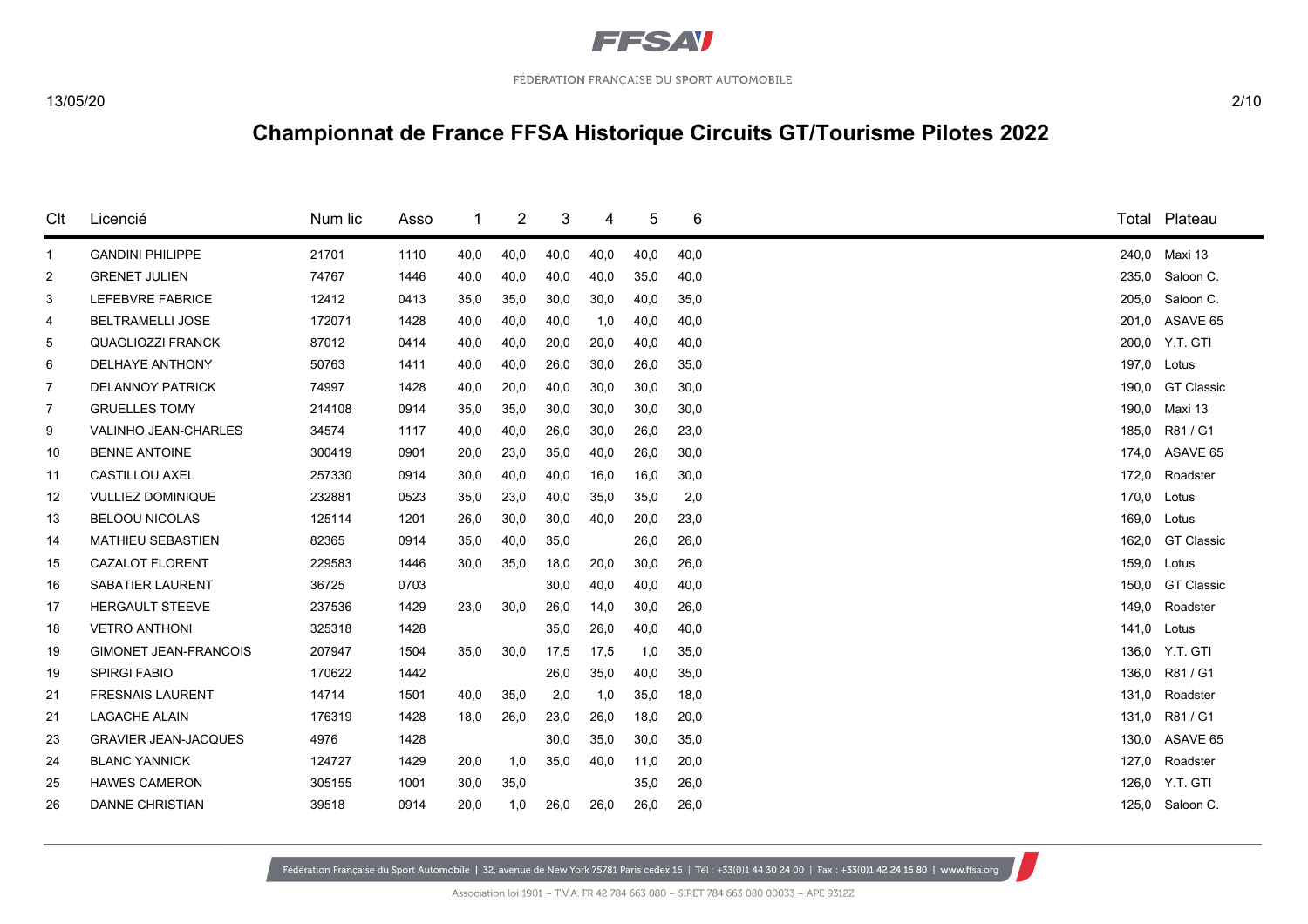

| Clt | Licencié                        | Num lic | Asso |      | 2    | 3    | 4    | 5    | 6    |       | Total Plateau     |
|-----|---------------------------------|---------|------|------|------|------|------|------|------|-------|-------------------|
| 26  | <b>BELTRAMELLI BRADY</b>        | 235891  | 0324 |      |      | 30,0 | 35,0 | 30,0 | 30,0 |       | 125,0 R81 / G1    |
| 28  | <b>JACQUET XAVIER</b>           | 208649  | 0523 | 1,0  | 26,0 | 20,0 | 23,0 | 23,0 | 30,0 | 123,0 | Lotus             |
| 28  | <b>DUBELLY ELIE</b>             | 57682   | 1446 | 35,0 | 13,0 |      |      | 40,0 | 35,0 | 123,0 | Roadster          |
| 30  | <b>CASSINA ENZO</b>             | 142946  | 1613 | 16,0 | 1,0  | 18,0 | 16,0 | 35,0 | 35,0 | 121.0 | Maxi 13           |
| 31  | <b>CAZAUX MATHIAS</b>           | 307392  | 0914 | 23,0 | 30,0 | 23,0 | 1,0  | 20,0 | 20,0 | 117,0 | <b>GT Classic</b> |
| 32  | JABOULET-VERCHERRE<br>ALEXANDRE | 75617   | 0412 | 26,0 | 26,0 | 20,0 | 26,0 | 18,0 |      | 116,0 | <b>GT Classic</b> |
| 33  | <b>DURVILLE JEROME</b>          | 13189   | 0801 | 14,0 | 16,0 | 20,0 | 35,0 | 15,0 | 15,0 | 115,0 | Roadster          |
| 34  | <b>KOENIG PHILIPPE</b>          | 88528   | 1428 | 23,0 | 20,0 | 16,0 | 16,0 | 16,0 | 20,0 | 111.0 | Lotus             |
| 34  | <b>TIMONIER GUILLAUME</b>       | 229211  | 1403 | 30,0 | 30,0 | 1,0  | 26,0 | 23,0 | 1,0  | 111.0 | Maxi 13           |
| 36  | ROUSSELOT PIERRE-FRANCOIS       | 143274  | 1428 | 35,0 | 35,0 |      |      | 35,0 | 1,0  | 106,0 | ASAVE 65          |
| 37  | <b>DEROGNAT ALAIN</b>           | 23708   | 0515 | 1,0  |      | 35,0 | 35,0 | 1,0  | 30,0 | 102,0 | Saloon C.         |
| 38  | <b>EMPOIS ERIC</b>              | 213965  | 1117 | 30,0 | 30,0 | 20,0 | 20,0 |      |      | 100,0 | Saloon C.         |
| 39  | <b>MAEHR THOMAS</b>             | 301444  | 1446 | 26,0 | 23,0 |      |      | 26,0 | 23,0 | 98,0  | Y.T. GTI          |
| 40  | <b>GENOTTIN STEPHANE</b>        | 238752  | 1117 | 11,0 | 15,0 | 18,0 | 23,0 | 18,0 | 12,0 | 97.0  | Roadster          |
| 40  | <b>CUYNET THIERRY</b>           | 253382  | 0402 | 26,0 | 18,0 |      |      | 30,0 | 23,0 | 97.0  | Saloon C.         |
| 40  | POULET ROGER (BE)               | 445309  |      |      |      | 26,0 | 30,0 | 18,0 | 23,0 | 97.0  | ASAVE 65          |
| 43  | <b>TURBOT FLORENT</b>           | 102548  | 1446 | 18,0 | 23,0 | 16,0 | 26,0 | 1,0  | 11,0 | 95.0  | Roadster          |
| 43  | <b>BLANC MICHAEL</b>            | 53175   | 1429 | 15,0 | 12,0 | 13,0 | 12,0 | 20,0 | 23,0 | 95,0  | Roadster          |
| 43  | <b>GARCIA IMAZ EMMANUEL</b>     | 244147  | 1446 | 18,0 | 15,0 | 14,0 | 14,0 | 18,0 | 16,0 | 95,0  | Lotus             |
| 43  | <b>YVETOT GREGORY</b>           | 222170  | 1446 | 23,0 | 26,0 | 23,0 | 23,0 |      |      | 95.0  | Saloon C.         |
| 47  | <b>BORIES FREDERIC</b>          | 316837  | 0502 | 18,0 | 23,0 | 26,0 | 23,0 |      |      | 90,0  | Maxi 13           |
| 48  | <b>CATTELIN JEROME</b>          | 318338  | 1446 | 14,0 | 14,0 | 20,0 | 26,0 | 13,0 | 2,0  | 89,0  | Lotus             |
| 49  | PONS STEPHANE                   | 10439   | 0812 | 12,0 | 18,0 | 23,0 | 13,0 | 12,0 | 10,0 | 88.0  | Roadster          |
| 50  | <b>BEAUDRE CHRISTIAN</b>        | 17252   | 1458 | 16,0 | 26,0 | 14,0 | 18,0 | 4,0  | 8,0  | 86,0  | Roadster          |
| 50  | PIAT JEAN-MICHEL                | 171906  | 1428 | 12,0 | 14,0 | 14,0 | 16,0 | 16,0 | 14,0 | 86.0  | R81 / G1          |
| 50  | CHOLLET Jean-Claude (CH)        | 5829    |      | 20,0 | 18,0 | 15,0 |      | 15,0 | 18,0 | 86.0  | <b>GT Classic</b> |

Fédération Française du Sport Automobile | 32, avenue de New York 75781 Paris cedex 16 | Tél: +33(0)1 44 30 24 00 | Fax: +33(0)1 42 24 16 80 | www.ffsa.org

Association loi 1901 - T.V.A. FR 42 784 663 080 - SIRET 784 663 080 00033 - APE 9312Z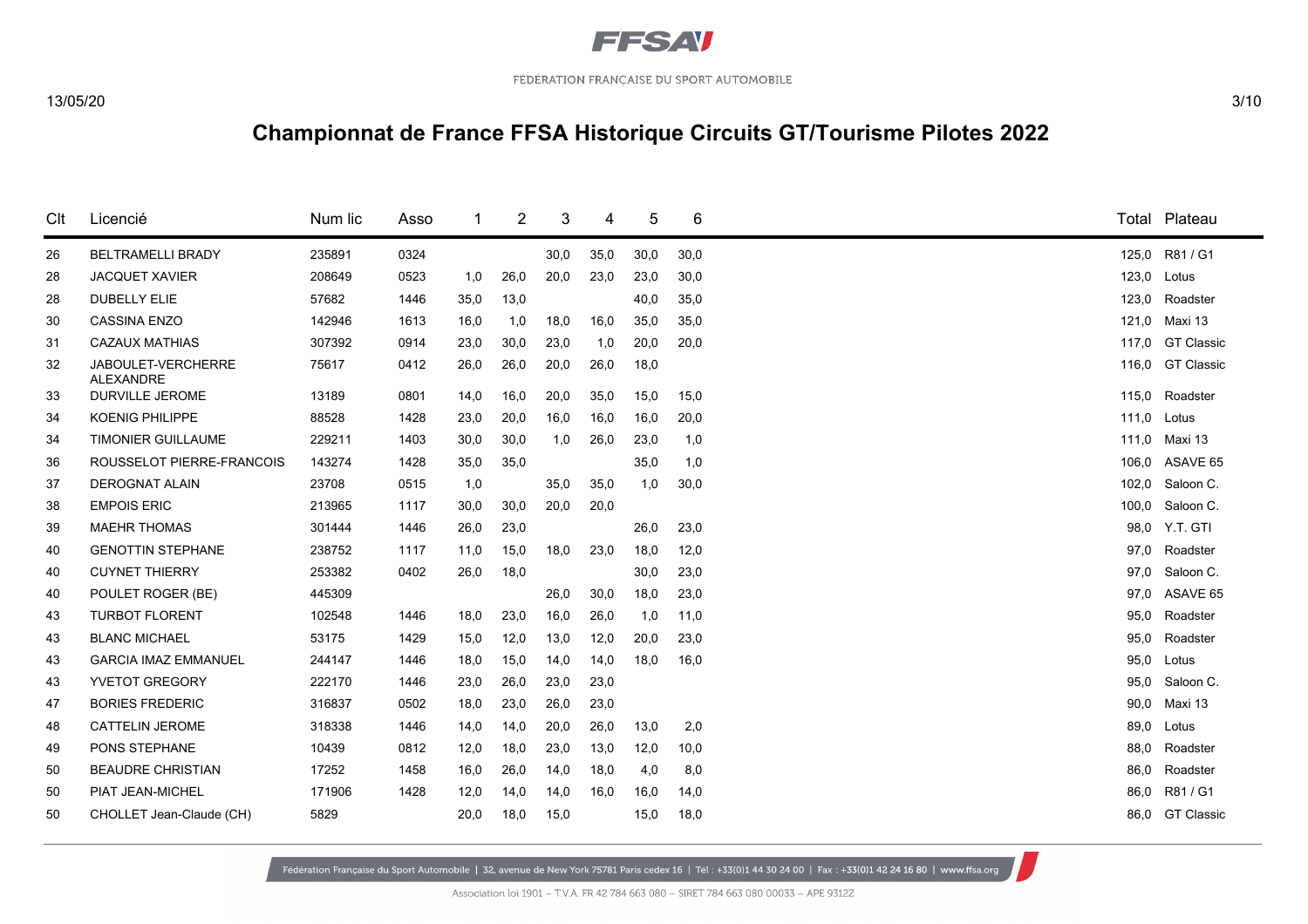

| Clt | Licencié                     | Num lic | Asso | 1    | 2    | 3    | 4    | 5    | 6    | Total | Plateau           |
|-----|------------------------------|---------|------|------|------|------|------|------|------|-------|-------------------|
| 53  | <b>JACQUET CYRIL</b>         | 244533  | 0523 | 16,0 | 18,0 | 13,0 | 13,0 | 10,0 | 12,0 | 82,0  | Lotus             |
| 54  | <b>METAYER PASCAL</b>        | 23777   | 1438 | 15,0 | 16,0 | 15,0 | 18,0 | 15,0 | 2,0  | 81,0  | Lotus             |
| 55  | <b>JULIEN FRANCK</b>         | 223330  | 0901 |      |      | 40,0 | 40,0 |      |      | 80,0  | R81 / G1          |
| 56  | <b>CASTELLI MALIVAI</b>      | 244543  | 1607 | 1,0  | 1,0  | 18,0 | 23,0 | 20,0 | 16,0 | 79,0  | R81 / G1          |
| 57  | <b>LORTAL THIERRY</b>        | 164401  | 0812 |      |      | 18,0 | 18,0 | 23,0 | 18,0 | 77,0  | Saloon C.         |
| 58  | <b>BOUCHET CHRISTOPHE</b>    | 101053  | 0418 | 26,0 | 20.0 | 1,0  |      | 23,0 | 6,0  | 76.0  | Roadster          |
| 58  | <b>BALTHAZAR KEVIN (BE)</b>  | 1003E   |      | 1,0  | 9,0  |      |      | 26,0 | 40,0 | 76,0  | Roadster          |
| 60  | <b>WATHELET Vincent (MC)</b> | 130     |      | 9,0  | 14,0 | 12,0 | 12,0 | 13,0 | 13,0 | 73.0  | Maxi 13           |
| 61  | <b>DUPUY BENJAMIN</b>        | 315954  | 1428 | 16,0 | 20,0 | 20,0 |      | 1,0  | 15,0 | 72.0  | R81 / G1          |
| 61  | <b>GINDRE YVON</b>           | 173997  | 0914 | 30,0 | 23,0 | 18,0 | 1,0  |      |      | 72,0  | <b>GT Classic</b> |
| 61  | <b>DESTOMBES JEAN-PIERRE</b> | 221219  | 1446 | 23,0 |      |      |      | 26,0 | 23,0 | 72,0  | Maxi 13           |
| 64  | <b>DELAVAULT FABRICE</b>     | 83047   | 0812 | 14,0 | 1,0  | 14,0 | 14,0 | 14,0 | 14,0 | 71,0  | Saloon C.         |
| 64  | POUILLON FRANCOIS            | 230159  | 1428 | 15,0 | 18,0 |      |      | 18,0 | 20,0 | 71,0  | Maxi 13           |
| 66  | <b>EXCOFFIER ERIC</b>        | 255815  | 1446 | 35,0 |      | 35,0 |      |      |      | 70,0  | R81 / G1          |
| 66  | <b>FALIERE ALEXANDRE</b>     | 103263  | 0907 |      |      | 35,0 | 35,0 |      |      | 70.0  | Maxi 13           |
| 68  | <b>MAINGOURD PIERRE</b>      | 52808   | 0914 | 5,0  | 1,0  | 20,0 | 18,0 | 9,0  | 16,0 | 69.0  | Maxi 13           |
| 69  | DAUXERRE PIERRE-YVES         | 178732  | 1428 | 23,0 | 30,0 | 15,0 |      |      |      | 68,0  | R81 / G1          |
| 70  | <b>RUCHETON CLAUDE</b>       | 24205   | 0523 | 11,0 | 11,0 | 2,0  | 11,0 | 14,0 | 18,0 | 67,0  | Lotus             |
| 70  | <b>BESSON JEAN-FRANCOIS</b>  | 121945  | 1117 | 20,0 | 1,0  |      |      | 23,0 | 23,0 | 67.0  | <b>GT Classic</b> |
| 70  | <b>DELARCHE VINCENT</b>      | 183023  | 1306 |      |      | 16,0 | 15,0 | 20,0 | 16,0 | 67.0  | Saloon C.         |
| 70  | SIONNEAU DAMIEN              | 96436   | 0328 | 18,0 |      |      |      | 23,0 | 26,0 | 67.0  | ASAVE 65          |
| 74  | <b>FAUCOGNEY PIERRE</b>      | 101357  | 1003 | 20,0 | 20,0 | 13,0 | 13,0 |      |      | 66,0  | Y.T. GTI          |
| 75  | <b>FUET PATRICK</b>          | 3497    | 0408 | 18,0 | 23,0 |      |      | 1,0  | 20,0 | 62,0  | Saloon C.         |
| 76  | <b>BERNARD MATTHIEU</b>      | 53314   | 0114 | 26,0 | 35,0 |      |      |      |      | 61.0  | R81/G1            |
| 77  | <b>BOURGET LEO</b>           | 316119  | 1446 | 5,0  | 7,0  | 15,0 | 20,0 | 9,0  | 4,0  | 60,0  | Roadster          |
| 77  | <b>GASO PHILIPPE</b>         | 21933   | 1428 | 1,0  | 8,0  | 12,0 | 12,0 | 12,0 | 15,0 |       | 60.0 Lotus        |
|     |                              |         |      |      |      |      |      |      |      |       |                   |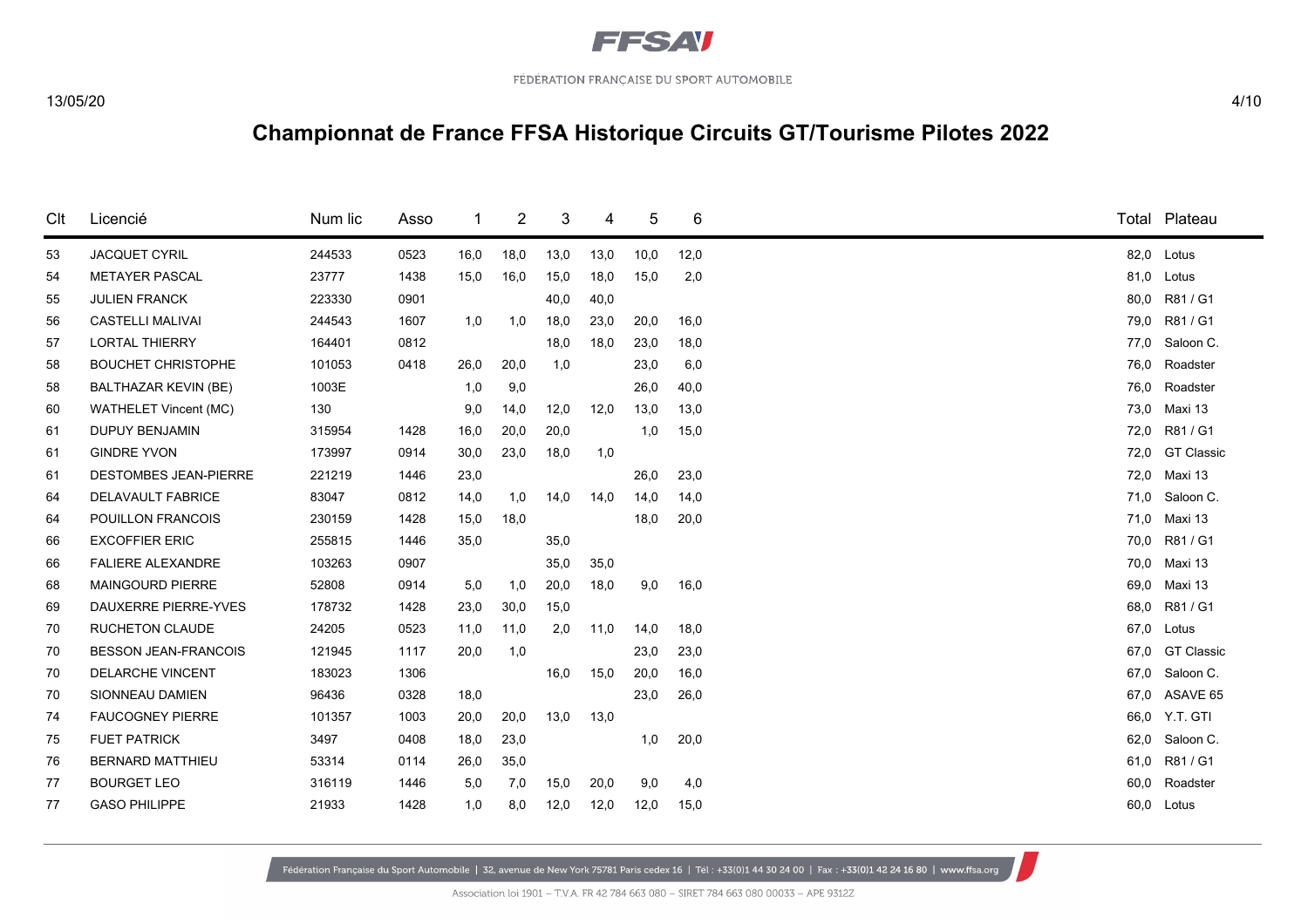

| Clt | Licencié                         | Num lic | Asso |      | $\overline{2}$ | 3    | 4    | 5    | 6    |      |      | Total Plateau |
|-----|----------------------------------|---------|------|------|----------------|------|------|------|------|------|------|---------------|
| 77  | NOUGARET JULIEN                  | 41892   | 1014 |      |                | 30,0 | 30,0 |      |      | 60,0 |      | Roadster      |
| 77  | <b>FISCHMEISTER VINCENT</b>      | 331250  | 1446 |      |                |      |      | 30,0 | 30,0 |      |      | 60.0 Y.T. GTI |
| 81  | <b>CHALENDARD PATRICK</b>        | 325810  | 1428 | 1,0  | 18,0           |      |      | 20,0 | 20,0 |      |      | 59,0 ASAVE 65 |
| 81  | <b>KERHARO VINCENT</b>           | 258868  | 1446 | 14,0 | 20,0           | 15,0 | 10,0 |      |      | 59,0 |      | Maxi 13       |
| 83  | <b>FACHINETTI PASCAL</b>         | 253521  | 1428 | 1,0  | 1,0            | 15,0 | 16,0 | 12,0 | 12,0 | 57,0 |      | Saloon C.     |
| 83  | <b>TRICHET LAURENT</b>           | 183766  | 1422 | 15,0 | 16,0           |      |      | 15,0 | 11,0 |      | 57.0 | Saloon C.     |
| 85  | SZYNDELMAN ALAIN                 | 8409    | 1446 | 13,0 | 10,0           | 10,0 | 8,0  | 5,0  | 10,0 |      | 56,0 | Lotus         |
| 85  | CORTHALS Claude (BE)             | 248726  |      | 13,0 | 16,0           | 13,0 | 13,0 | 1,0  |      | 56,0 |      | Maxi 13       |
| 85  | ROSSI DI MONTELERA Manfredo (IT) | 43005   |      | 30,0 | 26,0           |      |      |      |      |      | 56.0 | ASAVE 65      |
| 85  | <b>BERCHON SEBASTIEN</b>         | 73477   | 1403 | 26,0 | 30,0           |      |      |      |      | 56.0 |      | ASAVE 65      |
| 89  | <b>BECK XAVIER</b>               | 259681  | 0423 | 8,0  | 10,0           | 5,0  | 15,0 | 10,0 | 7,0  | 55,0 |      | Roadster      |
| 89  | <b>ACHARD PHILIPPE</b>           | 84709   | 0412 | 13,0 | 16,0           |      |      | 12,0 | 14,0 |      | 55.0 | ASAVE 65      |
| 91  | <b>BOUVIER PATRICK</b>           | 193219  | 0523 | 23,0 | 26,0           |      |      |      |      |      | 49,0 | Y.T. GTI      |
| 91  | <b>REGNIER SYLVAIN</b>           | 108354  | 0412 |      |                |      |      | 23,0 | 26,0 | 49,0 |      | R81 / G1      |
| 93  | <b>TEYSSIER FABRICE</b>          | 32663   | 1428 |      |                | 23,0 | 1,0  | 11,0 | 13,0 | 48.0 |      | ASAVE 65      |
| 94  | <b>DUPIN ARNAUD</b>              | 247910  | 1124 | 20,0 | 26,0           |      |      |      |      | 46,0 |      | Maxi 13       |
| 94  | <b>KRAUSE Vincent (LU)</b>       | H1649   |      |      |                |      |      | 20,0 | 26,0 | 46,0 |      | Maxi 13       |
| 96  | <b>BLANC ANTOINE</b>             | 308723  | 1446 | 5,0  | 6,0            | 5,0  | 5,0  | 11,0 | 13,0 | 45,0 |      | Lotus         |
| 96  | <b>BREUGNOT JEAN-MARC</b>        | 209178  | 1438 |      |                | 12,0 | 13,0 | 10,0 | 10,0 | 45,0 |      | Saloon C.     |
| 98  | <b>MANGANARO VALENTIN</b>        | 328295  | 0914 | 7,0  | 8,0            |      |      | 13,0 | 16,0 | 44.0 |      | Roadster      |
| 98  | LEMPEREUR Louis (BE)             | 699546  |      | 6,0  | 15,0           |      |      | 11,0 | 12,0 | 44,0 |      | Maxi 13       |
| 98  | <b>WIMEZ STEPHANE</b>            | 211441  | 1403 | 23,0 |                | 11,0 | 10,0 |      |      | 44,0 |      | Lotus         |
| 98  | <b>EXCOFFIER CLEMENT</b>         | 261657  | 1446 |      | 23,0           |      | 20,0 | 1,0  |      | 44,0 |      | R81 / G1      |
| 102 | <b>NOBILI SIMON</b>              | 227669  | 1201 |      |                | 23,0 | 20,0 |      |      | 43,0 |      | Maxi 13       |
| 102 | <b>LATZ NICOLAS</b>              | 150581  | 1446 |      |                |      |      | 23,0 | 20,0 |      | 43,0 | Y.T. GTI      |
| 104 | <b>BOUCHETAL LAURENT</b>         | 64438   | 1428 | 9,0  | 1,0            | 3,0  | 6,0  | 9,0  | 14,0 | 42,0 |      | Lotus         |
|     |                                  |         |      |      |                |      |      |      |      |      |      |               |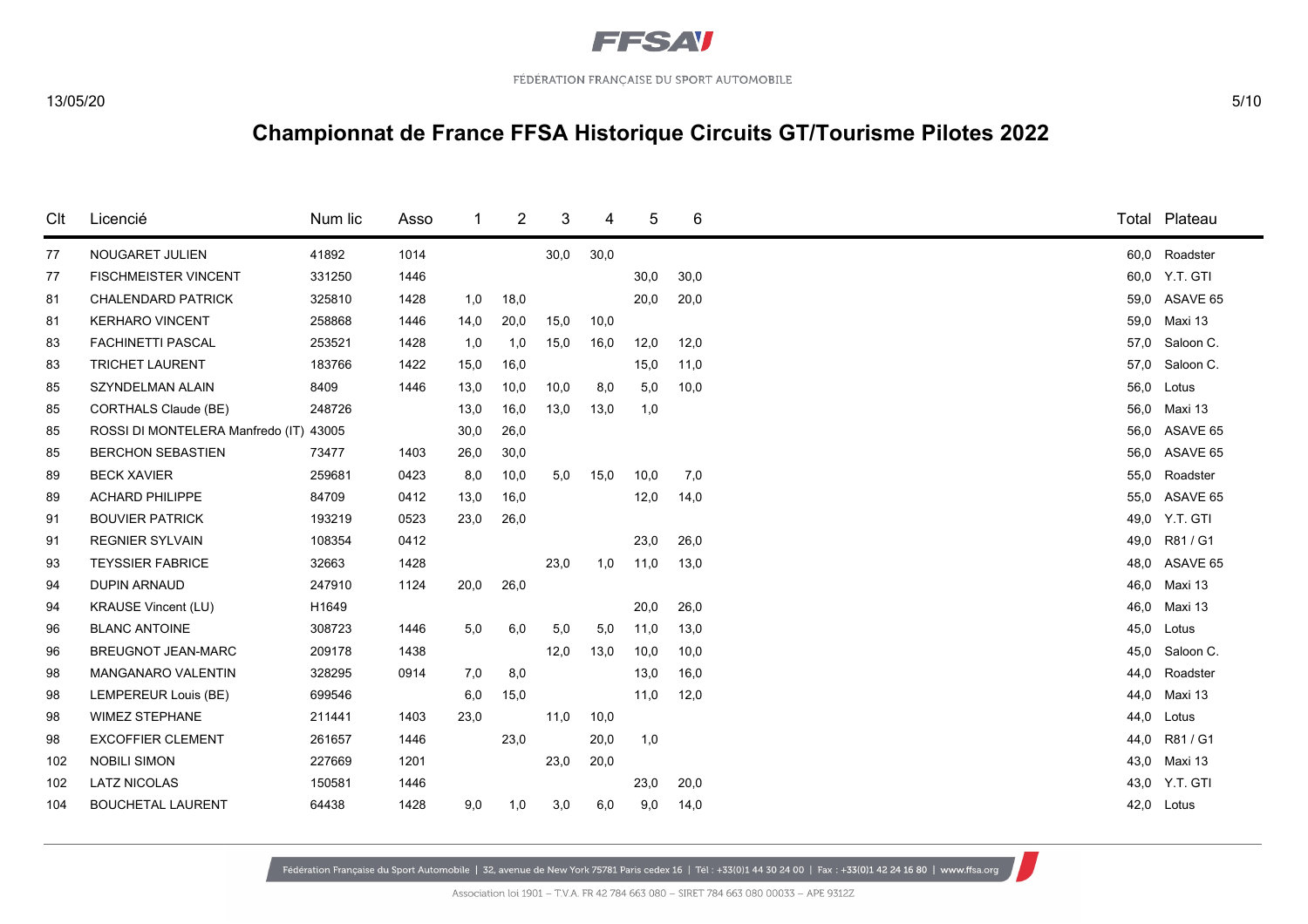

| Clt | Licencié                    | Num lic | Asso |      | 2    | 3    | 4    | 5    | 6    |      | Total Plateau     |
|-----|-----------------------------|---------|------|------|------|------|------|------|------|------|-------------------|
| 105 | <b>FAZI JEAN-PIERRE</b>     | 260348  | 1428 |      |      | 18,0 | 23,0 |      |      | 41.0 | ASAVE 65          |
| 106 | <b>DURAT FRANCOIS</b>       | 25395   | 0445 | 7,0  | 12,0 |      |      | 10,0 | 11,0 | 40,0 | Maxi 13           |
| 106 | <b>MARTIN OLIVIER</b>       | 114352  | 1446 | 18,0 | 1,0  |      |      | 20,0 | 1,0  | 40,0 | Y.T. GTI          |
| 106 | <b>AUBRY VINCENT</b>        | 207708  | 1428 |      |      |      |      |      | 40,0 | 40,0 | R81 / G1          |
| 109 | <b>DAUMAS GILBERT</b>       | 231756  | 1446 |      |      | 16,0 | 23,0 |      |      | 39,0 | <b>GT Classic</b> |
| 110 | <b>ODIN CHRISTIAN</b>       | 147709  | 1428 | 8,0  | 3,0  | 6,0  | 2,0  | 8,0  | 11,0 | 38.0 | Lotus             |
| 110 | DELEPLANQUE EUGENE          | 161286  | 1442 |      |      | 23,0 | 15,0 |      |      | 38,0 | Lotus             |
| 112 | <b>BARDET JEAN-FRANCOIS</b> | 214532  | 1124 | 11,0 |      |      |      | 12,0 | 14,0 | 37,0 | Maxi 13           |
| 113 | ALLARD JEAN CHRISTOPHE      | 302614  | 1501 | 9,0  | 5,0  | 11,0 | 1,0  | 5,0  | 5,0  | 36.0 | Roadster          |
| 113 | <b>MANGANARO MASSIMO</b>    | 24294   | 0914 | 13,0 | 14,0 |      |      | 7,0  | 2,0  | 36,0 | Roadster          |
| 113 | <b>CANTIN FRANCOIS</b>      | 256102  | 0914 | 1,0  | 35,0 |      |      |      |      | 36,0 | <b>GT Classic</b> |
| 116 | <b>BELLINATO LOU</b>        | 138020  | 1117 | 10,0 | 11,0 |      |      | 1,0  | 13,0 | 35,0 | Roadster          |
| 116 | <b>LAUBER PATRICK</b>       | 10499   | 1428 | 14,0 | 12,0 | 8,0  | 1,0  |      |      | 35,0 | Lotus             |
| 116 | CHAMPAILLER PIERRE-EMMANUEL | 250047  | 1442 |      |      | 15,0 | 20,0 |      |      | 35,0 | ASAVE 65          |
| 116 | LAJOURNADE JEAN-PIERRE      | 153571  | 1428 |      |      |      |      | 35,0 |      | 35.0 | R81 / G1          |
| 120 | LELOUTRE FRANCOIS           | 297990  | 1428 | 12,0 | 11,0 |      |      | 10,0 | 1,0  | 34.0 | ASAVE 65          |
| 120 | FASTRES Guy (BE)            | 903459  |      |      |      | 1,0  |      | 18,0 | 15,0 | 34,0 | Saloon C.         |
| 120 | TERRAL JEAN-PAUL            | 12373   | 0905 |      |      | 14,0 | 20,0 |      |      | 34.0 | <b>GT Classic</b> |
| 123 | <b>FAURIE PATRICE</b>       | 38629   | 1428 | 14,0 | 18,0 | 1,0  |      |      |      | 33,0 | R81 / G1          |
| 123 | <b>DROUILLEAU VINCENT</b>   | 111162  | 1504 |      | 20,0 |      |      |      | 13,0 | 33,0 | Saloon C.         |
| 123 | <b>GRENOT CYRILLE</b>       | 91947   | 1446 | 20,0 | 13,0 |      |      |      |      | 33,0 | Lotus             |
| 123 | <b>MIRAN ALAIN</b>          | 30108   | 1428 |      | 15,0 |      | 18,0 |      |      | 33,0 | R81 / G1          |
| 123 | KIENERT Paule (LU)          | H1283   |      |      |      |      |      | 15,0 | 18,0 | 33,0 | Maxi 13           |
| 128 | SAVIN FREDERIC XAVIER       | 316428  | 0914 | 3,0  | 4,0  | 10,0 | 11,0 | 2,0  | 2,0  | 32,0 | Roadster          |
| 128 | <b>TURBOT LOUIS</b>         | 94304   | 1446 | 6,0  | 3,0  |      |      | 14,0 | 9,0  | 32,0 | Roadster          |
| 130 | RONFLARD GILLES             | 296422  | 1507 | 16,0 | 14,0 |      |      | 1,0  |      |      | 31,0 Saloon C.    |
|     |                             |         |      |      |      |      |      |      |      |      |                   |

Fédération Française du Sport Automobile | 32, avenue de New York 75781 Paris cedex 16 | Tél: +33(0)1 44 30 24 00 | Fax: +33(0)1 42 24 16 80 | www.ffsa.org

Association loi 1901 - T.V.A. FR 42 784 663 080 - SIRET 784 663 080 00033 - APE 9312Z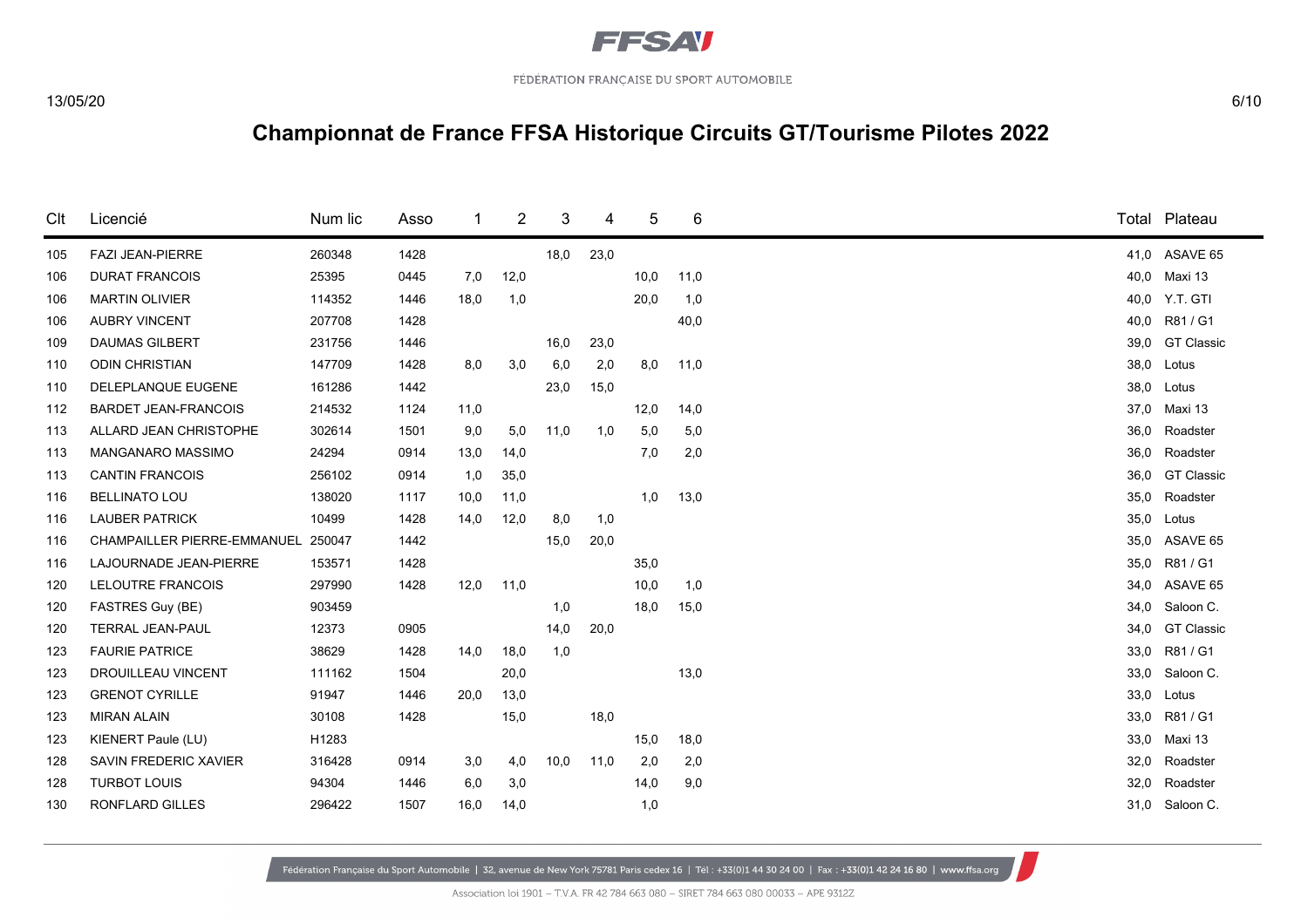

| Clt | Licencié                         | Num lic | Asso | 1    | 2    | 3    | 4    | 5    | 6    |      | Total Plateau |
|-----|----------------------------------|---------|------|------|------|------|------|------|------|------|---------------|
| 130 | <b>WILHELM BERNARD</b>           | 35035   | 1428 |      | 16,0 |      |      | 15,0 |      |      | 31,0 ASAVE 65 |
| 130 | <b>FAURE ERIC</b>                | 257409  | 0902 | 30,0 | 1,0  |      |      |      |      | 31,0 | R81 / G1      |
| 130 | <b>BOURGUIGNON PATRICK</b>       | 5474    | 1607 | 15,0 |      | 16,0 |      |      |      | 31,0 | R81 / G1      |
| 130 | <b>FALIERE GERALD</b>            | 112335  | 0907 |      |      | 16,0 | 15,0 |      |      | 31,0 | Maxi 13       |
| 130 | <b>GUILLAUME SCHMITT PATRICK</b> | 223949  | 1428 |      |      |      |      | 13,0 | 18,0 | 31,0 | ASAVE 65      |
| 130 | <b>COMELLI OLIVIER</b>           | 246976  | 1201 |      |      |      |      | 16,0 | 15,0 | 31.0 | Maxi 13       |
| 137 | <b>GUERARDELLE ROMAIN</b>        | 211844  | 1507 | 15,0 | 15,0 |      |      |      |      | 30.0 | ASAVE 65      |
| 137 | <b>GRANDPIERRE GAEL</b>          | 325446  | 1014 |      |      | 15,0 | 15,0 |      |      | 30.0 | Y.T. GTI      |
| 139 | <b>AGUETTANT PIERRE</b>          | 22864   | 0515 |      |      | 10,0 | 1,0  | 8,0  | 10,0 | 29,0 | Maxi 13       |
| 139 | <b>COLINET GUILLAUME</b>         | 17902   | 1428 |      |      |      |      | 14,0 | 15,0 | 29,0 | ASAVE 65      |
| 141 | PAULUS LAURENT                   | 198388  | 1428 | 16,0 | 12,0 |      |      |      |      | 28,0 | ASAVE 65      |
| 141 | <b>ROUX JACQUES</b>              | 126409  | 1018 | 13,0 | 15,0 |      |      |      |      | 28,0 | Saloon C.     |
| 141 | <b>FARDEAU YANN</b>              | 250034  | 1446 |      |      | 14,0 | 14,0 |      |      | 28,0 | Maxi 13       |
| 144 | <b>CARRENO ALAIN</b>             | 83580   | 1446 | 2,0  | 2,0  | 8,0  | 10,0 | 2,0  | 2,0  | 26,0 | Roadster      |
| 144 | ROSSI DI MONTELERA Caroline (IT) | 386371  |      | 13,0 | 13,0 |      |      |      |      | 26.0 | ASAVE 65      |
| 144 | <b>CASSINA CLAUDE</b>            | 50414   | 1428 | 26,0 |      |      |      |      |      | 26,0 | Maxi 13       |
| 147 | <b>DROUILLEAU PHILIPPE</b>       | 41036   | 1504 | 12,0 |      |      |      | 13,0 |      | 25,0 | Saloon C.     |
| 148 | <b>GODARD CHRISTIAN</b>          | 241842  | 1428 |      |      | 23,0 | 1,0  |      |      | 24.0 | ASAVE 65      |
| 149 | <b>DUFETRE JACQUES</b>           | 187035  | 1428 | 7,0  | 7,0  | 1,0  | 3,0  | 2,0  | 3,0  | 23,0 | Lotus         |
| 149 | FONTAINE JACQUES-ALEXANDRE       | 258155  | 1403 |      | 20,0 | 1,0  | 2,0  |      |      | 23,0 | Lotus         |
| 151 | <b>GRANDPIERRE GILBERT</b>       | 27982   | 1014 |      |      | 11,0 | 11,0 |      |      | 22,0 | Maxi 13       |
| 152 | RANDAZZO JEAN-PHILIPPE           | 99699   | 0914 | 2,0  | 1,0  | 7,0  | 6,0  | 3,0  | 2,0  | 21,0 | Roadster      |
| 152 | <b>VEST DIDIER</b>               | 140155  | 1446 | 4,0  | 4,0  | 1,0  | 2,0  | 3,0  | 7,0  | 21,0 | Lotus         |
| 152 | <b>GROSJEAN CAMILLE</b>          | 315998  | 1428 |      |      |      |      | 9,0  | 12,0 | 21.0 | ASAVE 65      |
| 155 | PEINETTI SERGE                   | 117121  | 1428 | 6,0  | 5,0  |      |      | 4,0  | 5,0  | 20,0 | Lotus         |
| 155 | MATHAY Marc (BE)                 | 379281  |      | 1,0  |      |      |      | 1,0  | 18,0 | 20,0 | R81 / G1      |
|     |                                  |         |      |      |      |      |      |      |      |      |               |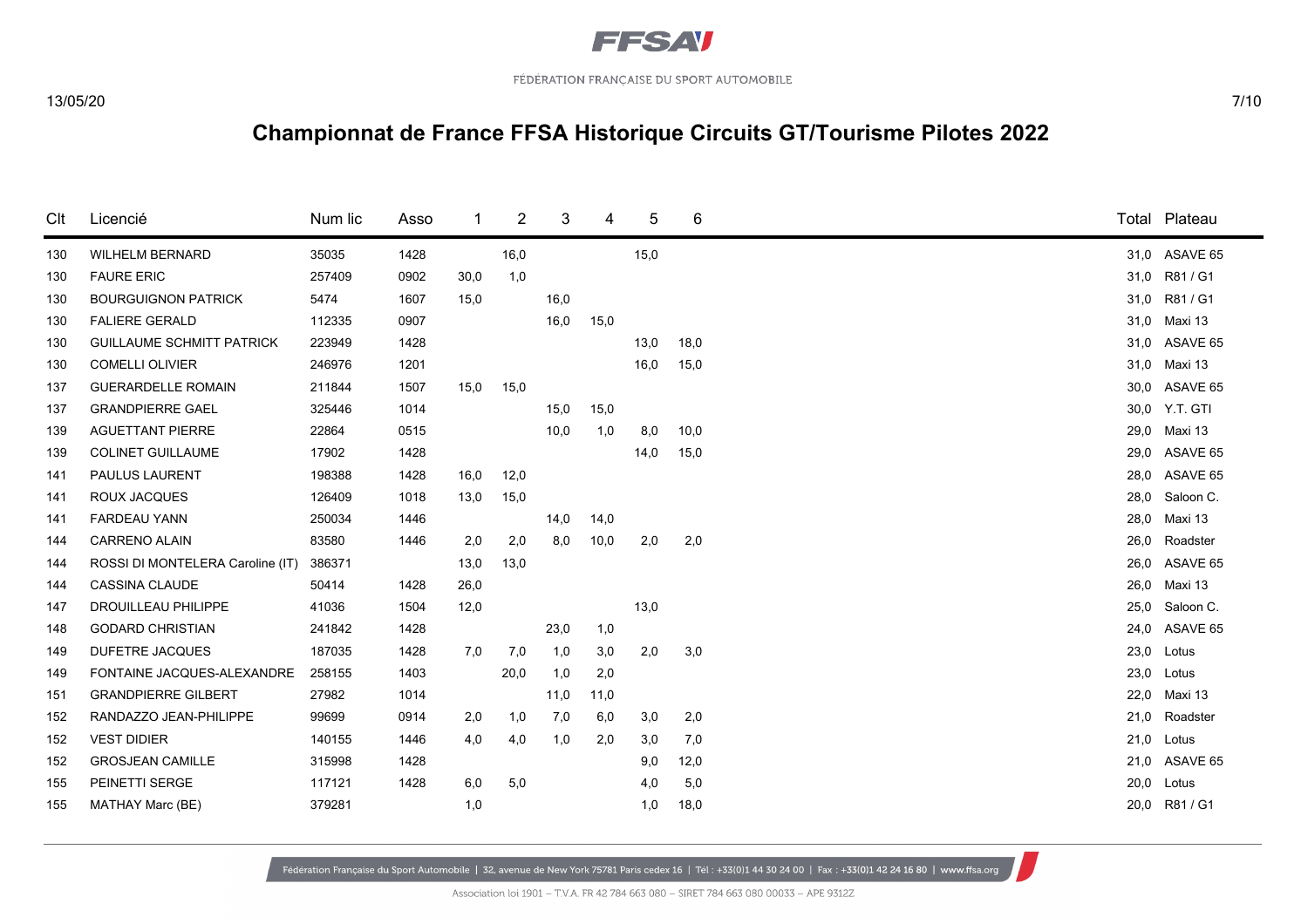

| Clt | Licencié                              | Num lic | Asso |      | 2   | 3    | 4   | 5    | 6    | Total | Plateau           |
|-----|---------------------------------------|---------|------|------|-----|------|-----|------|------|-------|-------------------|
| 155 | <b>BOUSQUET GASTON</b>                | 100885  | 0914 |      |     | 9,0  | 9,0 | 2,0  |      | 20,0  | Roadster          |
| 155 | <b>MARTIN OLIVIER</b>                 | 10140   | 0914 |      |     |      |     | 6,0  | 14,0 | 20,0  | Roadster          |
| 155 | <b>GILLES LAURENT</b>                 | 326885  | 1438 |      |     |      |     | 11,0 | 9,0  | 20,0  | Saloon C.         |
| 160 | THOULOUZE MICHEL                      | 42838   | 1428 |      |     | 16,0 | 1,0 | 1,0  | 1,0  | 19,0  | ASAVE 65          |
| 161 | <b>BRUNIE CHRISTOPHE</b>              | 201447  | 0914 | 2,0  | 2,0 | 3,0  | 7,0 | 2,0  | 2,0  | 18,0  | Roadster          |
| 161 | <b>GAUDELUS OLIVIER</b>               | 64342   | 0801 | 2,0  | 2,0 | 2,0  | 8,0 | 2,0  | 2,0  | 18,0  | Roadster          |
| 161 | <b>SEIGNEURIN DANY</b>                | 43051   | 1446 | 2,0  | 2,0 | 2,0  | 1,0 | 2,0  | 9,0  | 18,0  | Lotus             |
| 164 | <b>CODET STEPHANE</b>                 | 120782  | 0914 |      |     | 12,0 | 5,0 |      |      | 17,0  | Roadster          |
| 164 | <b>TREMPU LAURENT</b>                 | 44325   | 1311 |      |     |      |     | 16,0 | 1,0  | 17,0  | Saloon C.         |
| 164 | <b>GAILLARD JEAN-PIERRE</b>           | 315953  | 0322 |      |     |      |     | 1,0  | 16,0 | 17.0  | <b>GT Classic</b> |
| 167 | <b>CASSINA ALAIN</b>                  | 28124   | 0914 |      | 1,0 |      |     | 14,0 | 1,0  | 16,0  | Maxi 13           |
| 167 | PEROU ERIC                            | 6216    | 1507 |      |     |      |     | 16,0 |      | 16.0  | ASAVE 65          |
| 167 | CHEMINOT LUC                          | 54464   | 1438 |      |     |      |     |      | 16,0 | 16,0  | ASAVE 65          |
| 167 | <b>ROSEMBLY GEOFFROY</b>              | 307141  | 1124 |      |     |      |     | 16,0 |      | 16.0  | <b>GT Classic</b> |
| 171 | <b>DARMET FRANCOIS</b>                | 321517  | 0422 | 2,0  | 2,0 | 4,0  | 2,0 | 2,0  | 2,0  | 14,0  | Roadster          |
| 171 | <b>GIRAUD ERIC</b>                    | 21695   | 0515 | 1,0  |     |      |     | 7,0  | 6,0  | 14,0  | Lotus             |
| 171 | FOUQUET-HATEVILAIN FRANCOIS-<br>LOUIS | 232813  | 1442 | 12,0 | 1,0 |      |     | 1,0  |      | 14,0  | Maxi 13           |
| 171 | <b>HURET PHILIPPE</b>                 | 164390  | 0510 |      |     | 7,0  | 7,0 |      |      | 14,0  | Lotus             |
| 171 | <b>COUCHE LIONEL</b>                  | 154666  | 1570 |      |     |      |     | 6,0  | 8,0  | 14,0  | Lotus             |
| 176 | SAUVADET MARC                         | 82007   | 0914 | 2,0  | 2,0 | 2,0  | 3,0 | 2,0  | 2,0  | 13,0  | Roadster          |
| 177 | <b>BOLLENGIER DOMINIQUE</b>           | 252460  | 0914 | 2,0  | 2,0 | 2,0  | 2,0 | 2,0  | 2,0  | 12,0  | Roadster          |
| 177 | ROUX JEAN-YVES                        | 306681  | 1204 | 2,0  | 2,0 | 1,0  | 2,0 | 1,0  | 4,0  | 12,0  | Lotus             |
| 177 | <b>RANDIER CYRIL</b>                  | 298536  | 1428 | 2,0  | 2,0 | 2,0  | 2,0 | 2,0  | 2,0  | 12,0  | Lotus             |
| 177 | MINGOT GUILLAUME                      | 109485  | 1446 | 2,0  | 2,0 | 2,0  | 2,0 | 2,0  | 2,0  | 12,0  | Lotus             |
| 181 | <b>CLEMENT GUY</b>                    | 148653  | 1446 | 1,0  | 2,0 | 2,0  | 2,0 | 2,0  | 2,0  | 11,0  | Lotus             |
| 181 | PASQUALI JEAN-MICHEL                  | 183580  | 0914 | 2,0  | 2,0 | 6,0  | 1,0 |      |      | 11,0  | Roadster          |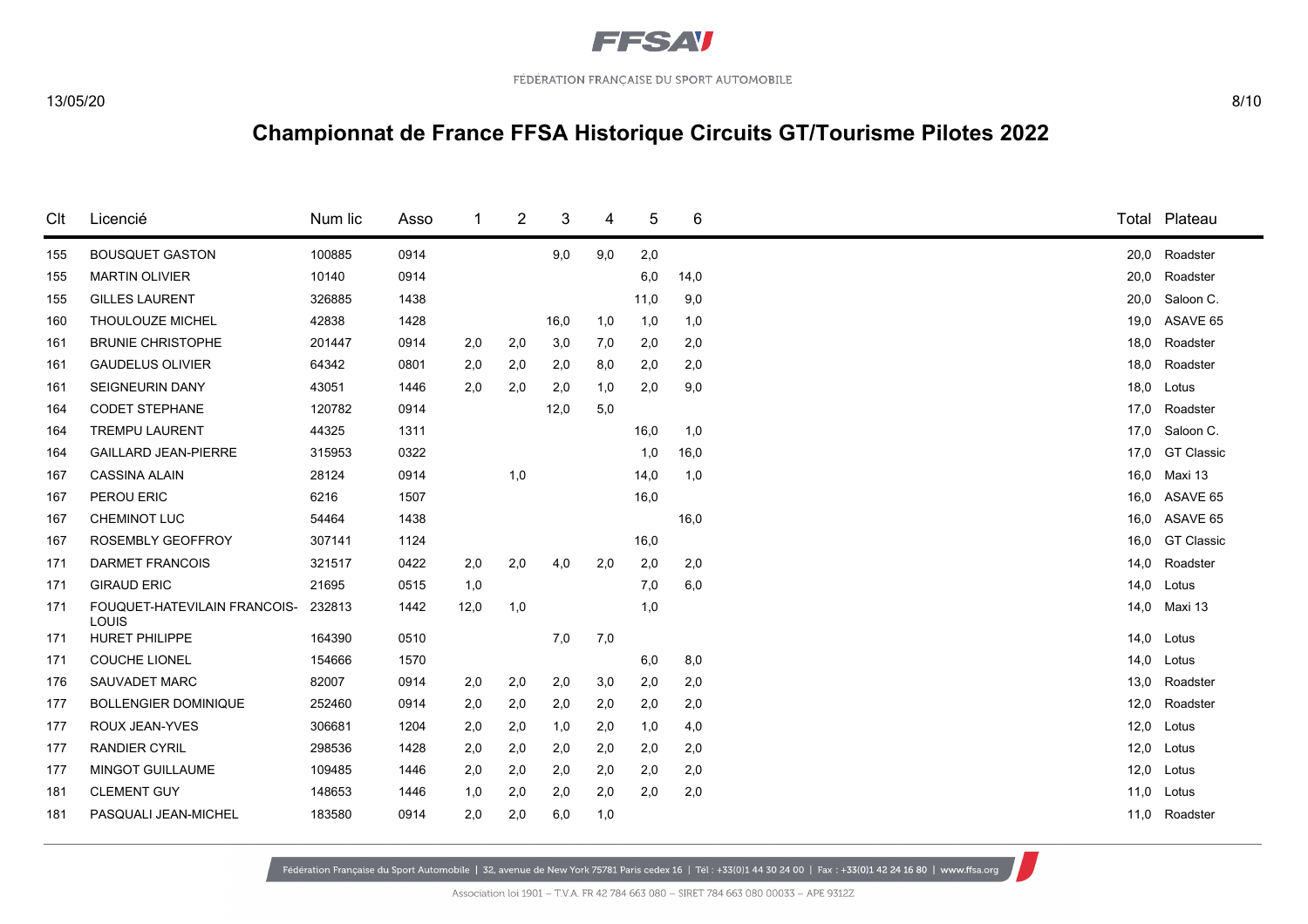

| Clt | Licencié                      | Num lic | Asso |      | 2   | 3   | 4   | 5   | 6   |      | Total Plateau |
|-----|-------------------------------|---------|------|------|-----|-----|-----|-----|-----|------|---------------|
| 181 | <b>BOUCHEREAU BERTRAND</b>    | 22654   | 0325 |      |     |     |     | 8,0 | 3,0 | 11,0 | Roadster      |
| 181 | <b>LECOMTE YVES</b>           | 194435  | 1206 | 11,0 |     |     |     |     |     | 11,0 | Saloon C.     |
| 185 | THIRY Benoit (BE)             | 907141  |      | 2,0  | 2,0 |     | 2,0 | 2,0 | 2,0 | 10,0 | Lotus         |
| 185 | <b>SCAVARDO WILLIAM</b>       | 181658  | 1252 | 4,0  | 6,0 |     |     |     |     | 10,0 | Roadster      |
| 187 | CRASSON Claude (BE)           | 908051  |      | 8,0  | 1,0 |     |     |     |     | 9,0  | Maxi 13       |
| 188 | VANDENKOORNHUYSE XAVIER       | 299966  | 0914 | 2,0  | 2,0 |     |     | 2,0 | 2,0 | 8,0  | Roadster      |
| 188 | <b>GRONFIER BASILE</b>        | 297224  | 1428 | 2,0  | 2,0 |     |     | 2,0 | 2,0 | 8,0  | Lotus         |
| 188 | <b>ROSSIGNOL GAUTIER</b>      | 181352  | 1403 |      |     | 4,0 | 4,0 |     |     | 8,0  | Lotus         |
| 191 | PUEL CLAUDE                   | 12907   | 0914 | 2,0  | 2,0 |     |     |     |     | 4,0  | Roadster      |
| 191 | RIGOULET JEAN-LUC             | 259276  | 0914 | 2,0  | 2,0 |     |     |     |     | 4,0  | Roadster      |
| 191 | <b>FOULARD MARC</b>           | 198385  | 1201 | 2,0  | 2,0 |     |     |     |     | 4,0  | Roadster      |
| 191 | <b>BERREZAI DIDIER</b>        | 92581   | 1446 | 2,0  | 2,0 |     |     |     |     | 4,0  | Lotus         |
| 191 | <b>TABAUD BENOIT</b>          | 22409   | 0902 | 2,0  | 2,0 |     |     |     |     | 4,0  | Lotus         |
| 191 | <b>CERNY GERARD</b>           | 7766    | 1428 | 2,0  | 2,0 |     |     |     |     | 4,0  | Lotus         |
| 191 | <b>JAN CLEMENT</b>            | 250957  | 1206 | 2,0  | 2,0 |     |     |     |     | 4,0  | Lotus         |
| 191 | <b>FONTAINE NICOLAS</b>       | 258287  | 1428 | 2,0  | 2,0 |     |     |     |     | 4,0  | Lotus         |
| 191 | <b>AUER TRISTAN</b>           | 318568  | 1403 |      |     | 2,0 | 2,0 |     |     | 4,0  | Lotus         |
| 191 | <b>OLLEVIER ALAIN</b>         | 227887  | 1201 |      |     |     |     | 2,0 | 2,0 | 4,0  | Lotus         |
| 191 | <b>MANDELLI ALAIN</b>         | 21262   | 0914 |      |     |     | 4,0 |     |     | 4,0  | Roadster      |
| 202 | <b>JAN GAETAN</b>             | 51107   | 1206 | 2,0  | 1,0 |     |     |     |     | 3,0  | Lotus         |
| 202 | SIONNEAU CHARLES              | 328856  | 0328 |      |     |     |     | 1,0 | 2,0 | 3,0  | Roadster      |
| 204 | <b>BELTRAMELLI VINY</b>       | 258288  | 0324 |      |     |     |     | 1,0 | 1,0 | 2,0  | ASAVE 65      |
| 204 | <b>JOSQUIN DOMINIQUE</b>      | 16872   | 1428 | 2,0  |     |     |     |     |     | 2,0  | Roadster      |
| 204 | <b>LEMONNIER ALAIN</b>        | 81396   | 1013 |      |     | 2,0 |     |     |     | 2,0  | Roadster      |
| 204 | <b>TILLOS JACQUES</b>         | 48506   | 0914 |      |     | 2,0 |     |     |     | 2,0  | Roadster      |
| 204 | <b>ESPITALIER JEAN-MICHEL</b> | 253682  | 1014 |      |     |     | 2,0 |     |     | 2,0  | Roadster      |
|     |                               |         |      |      |     |     |     |     |     |      |               |